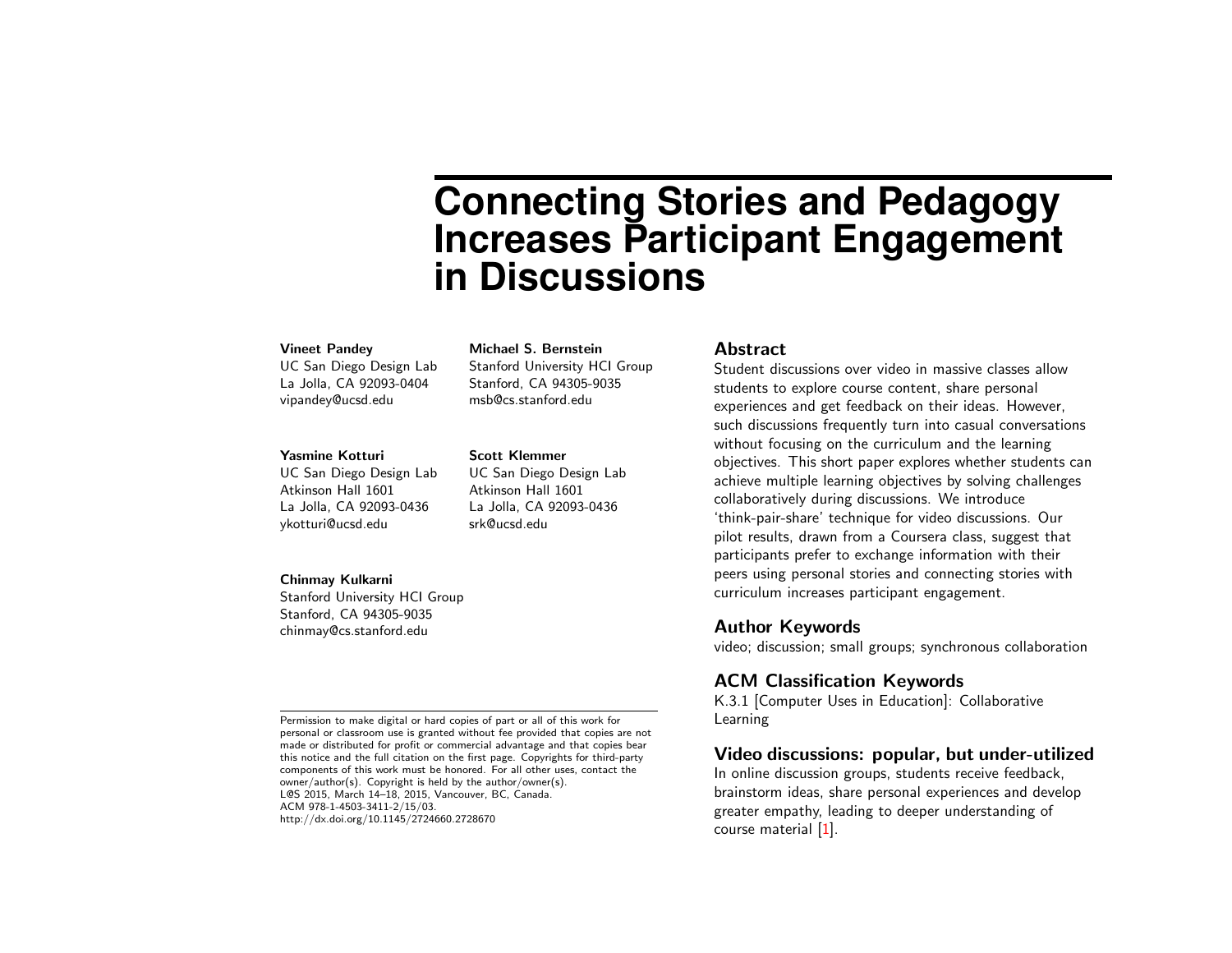Current discussions [\[1\]](#page-3-0) use a discussion agenda to guide the participants while providing them the ability to structure discussions. With this structure, participants moderate discussions themselves, which sometimes devolve into conversations independent of the course material. For example, students feel pressed to fill moments of awkward silence with casual banter. These casual conversations help students build empathy and developing alternate viewpoints, but lack the opportunity to think deeply about a topic.

## Seeding discussions with challenge questions

This paper explores whether more structured discussions can help achieve other learning objectives such as transfer of concepts [\[3\]](#page-3-1), better collaboration/teamwork and faster cognition, while still preserving the benefits of a global conversation such as empathy and perspective-sharing. To achieve these learning goals, we introduce collaborative 'challenge-solving' to global discussions, where students see a specific challenge to be solved and a rigidly enforced discussion structure. This discussion structure enforces individual accountability and helps participants generate relevant ideas broadly and share them with peers.

We chose challenge questions with three learning goals: conceptual transfer of knowledge, building empathy among participants, and to encourage students to think in diverse ways. To help students transfer conceptual knowledge, challenge questions required participants to apply their understanding of course concepts to a problem. To build empathy and diversity in ideas, questions encouraged sharing (geographically) local ideas, which has been successful in prior work [\[1\]](#page-3-0). Furthermore, to help students with differing familiarity with content, the question draws from the relevant course content, but is chosen to be approachable without being pedantic.

Even given a specific challenge, participants might not automatically arrange their discussions productively. Instead, software could organize and moderate these discussions. Using software to organize discussions also helps enforce the discussion structure at scale and maintain consistency in participant experience. For our pilot, we built an embedded hangout application to provide the correct structure and provide participants cues at relevant times. This application displayed different parts of the discussion to participants, but we manually switched the discussion from one part to the next. This high-touch approach also allowed us to understand the requirements for the software.

Our work is the first to introduce software to enable specific active learning discussion structure for MOOC discussion groups.

#### Discussion structure for active learning

We turn to experiences in physical classrooms for insight on how software should structure discussions. In brick and mortar classrooms, discussions that emphasize active learning share features like collaborative goal, individual responsibility and feedback to improve self-esteem [\[4\]](#page-3-2).

Collaborative goal requires students to work together towards solving a challenge. Individual responsibility requires every student to contribute to the discussion and to the final solution. An open feedback environment allows students to explain their ideas and improve them to to feel better about their contribution. A word of praise or spirit of comradeship is a positive step towards combating the "alone together" phenomenon  $[5]$ . Furthermore, while physical classrooms may experiment with elaborate discussion structures, online discussion structures should also be simple so that participants can use them without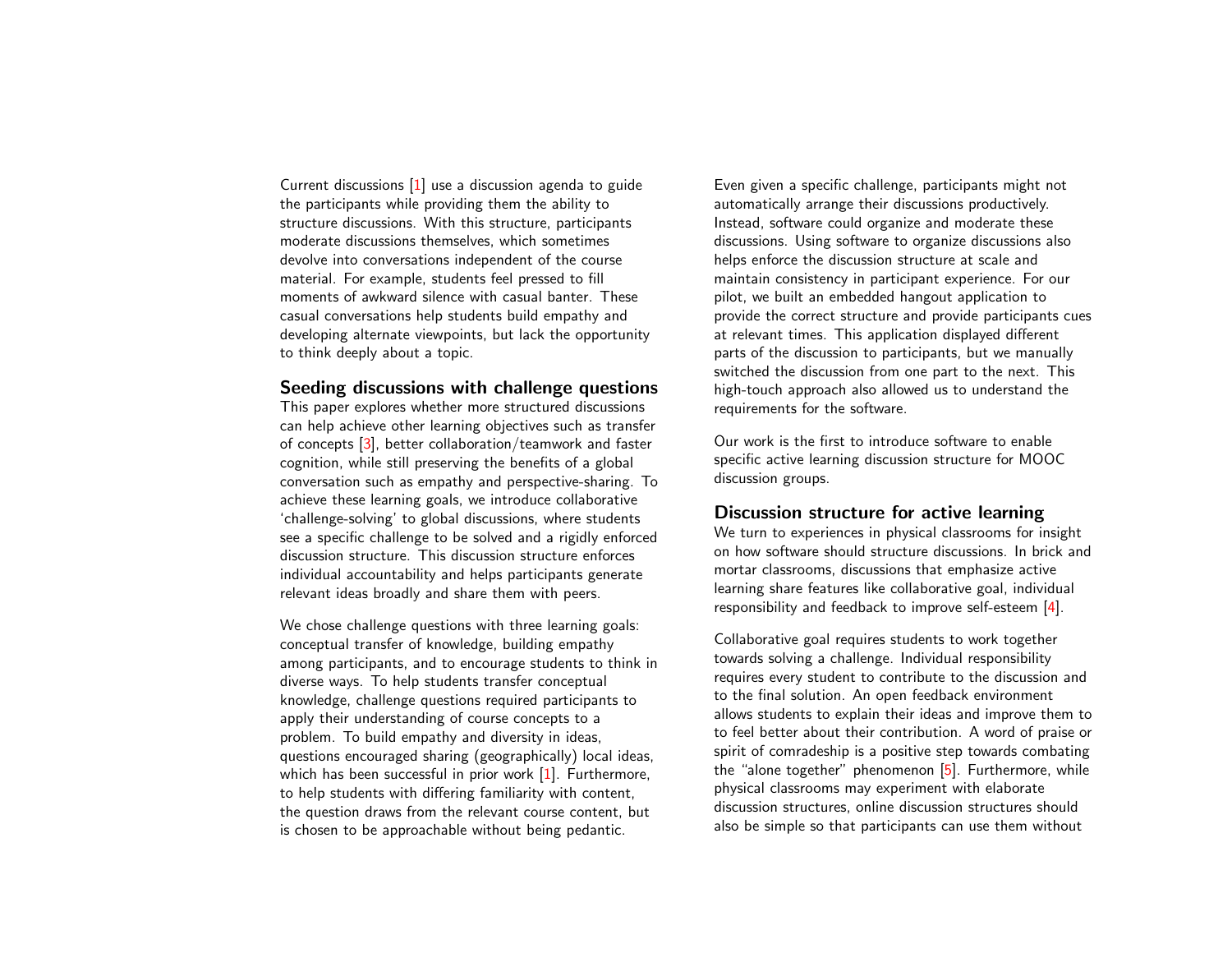#### How 'Think-pair-share' works

Think-pair-share enables students to collaboratively construct potential answers to an open-ended question. Consider the question: "Why are there few women leaders in global organizations?". In the first, think, phase, students formulate their list of ideas alone. In the **pair** phase, each student discusses their answer with a peer to develop it further with their feedback. In the final, **share**, phase, students share their answers with the whole class.



<span id="page-2-0"></span>Figure 1: Moderator's view in the 'think-pair-share' discussion structure added to Talkabout [\[1\]](#page-3-0). In the pair phase, a participant can only see/hear another participant. The interface includes: 1. Discussion topic 2. Time remaining in the phase 3. Video feed of current speaker 4. Video feeds of all participants (and moderator).

training from in-person instructors. With these requirements, our pilot uses the 'think-pair-share' [\[2\]](#page-3-4) structure, an active learning classroom technique named for its three sequential phases.

# Pilot results: Focus on motivation and stories

We tested our pilot with students in a Philanthropy MOOC on Coursera, "Giving 2.0", which taught students "..to practice philanthropy more effectively". The course uses the online discussion group platform Talkabout [\[1\]](#page-3-0). Having observed discussions and interacted with the instructors, we knew the course objectives and the nature of discussions. We used this information to run pilots with different discussion structures. An app in the Talkabout platform provides the think-pair-share structure as

shown in Figure [1.](#page-2-0) Using our app, a moderator (researcher) starts the 'think-pair-share' discussion after the participants have introduced themselves. Each of the three phases (think, pair, share) had time limits enforced to encourage students to focus on the important ideas and to make progress in the discussion. The think time was set as 1 minute, pair time as 2 minutes and share time was 5 minutes which moved to the free-flowing discussion format. The challenge question was "In your

community, how do you make people passionately follow and contribute to causes of their interest. Think about the principles mentioned in the course as well as your unique understanding of your community. "

We piloted with three discussions, with a total of 11 participants. In our first two discussions, we tried the challenge-solving exercise but realized that participants were not very motivated. Therefore, in the third discussion, we built the discussion structure around participant goals (e.g. sharing their projects and getting feedback). Given the small number of participants and course settings, our results are suggestive rather than rigorous, and have provided us insights into next steps and the challenges with this discussion structure.

In the first two discussions, participants discussed their ideas broadly and asked some questions in the pair and share phases. However, they did not seem motivated and did not complete the challenge exercise to create a final solution list. Some participants preferred getting feedback on their ideas while others wanted to hear their peers' experiences and insights in philanthropy. One participant said, "I am attending this discussion to get feedback on my idea. I cannot spend time on this challenge exercise."

Participants preferred sharing stories to solving a specific challenge. Ideas from course lectures were explicitly mentioned infrequently. Students' stories served to illustrate their ideas with events in their professional or personal lives; the personal nature of such narratives made peers supportive and curious. Consequently, we structured the third discussion as a collaborative exercise towards discussing end of the course projects. This seemingly allowed participants to have longer, detailed conversations that shared experiences in context of their projects.